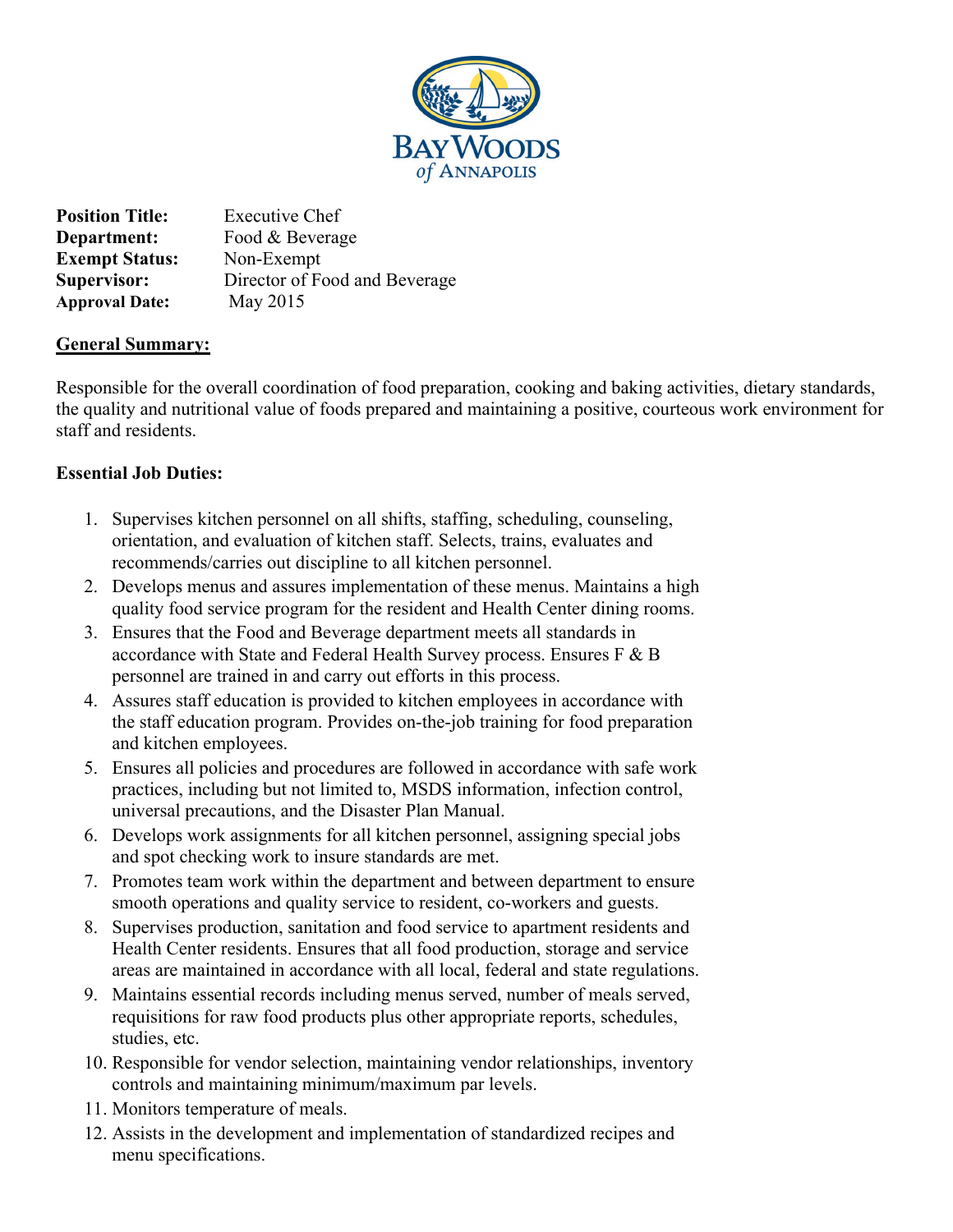- 13. Maintains production records, time and temperature charts.
- 14. Attends in-service training and education sessions as assigned.
- 15. Familiarity with emergency procedures and required to assist with evacuations.

### **Other Duties:**

- 1. A minimum of five years of experience as an executive chef or sous chef in a hotel, restaurant, club or other similar institution.
- 2. Excellent interpersonal and communication skills, solid mathematical background and an understanding of measurements and conversions.
- 3. Post- Secondary Courses in Restaurant Management Nutrition or related field. Degree or Certificate from a culinary institute preferred.
- 4. Must be ServSafe**®** Certified.
- 5. Operate as a member of a team both within the department and across departments.
- 6. Performs other work duties and responsibilities as assigned.

## **Qualifications:**

- 1. Ability to understand and follow instructions in English, communicate effectively, and perform simple arithmetic. Ability to understand measurements and conversions.
- 2. Previous experience in nursing home food service preferred.
- 3. Ability to plan and organize work, set up trays and plates in accordance with diet orders, and interpret specifications and standards.
- 4. Ability to work in close cooperation with residents, guests, visitors, families, supervisor and peers. Requires empathy for the elderly.

### **Physical Requirements/Working conditions:**

Manual dexterity for preparing food and ability to use standard industrial kitchen appliances required. Moderate to heavy physical effort. Must be able to lift and carry up to 50 lbs. independently. May be exposed to very high and low temperatures from ovens, freezers, and refrigerators. Must be able to walk and stand up to 85% of the day. Must be able to stoop, reach, and bend frequently. May be exposed to industrial cleaning chemicals and offensive odors; may need to operate the following equipment with or without reasonable accommodation: Robot Coupe, Tilt Skillet, Convection Oven, Soup Kettle, Heavy Duty Floor Mixer, Microwave Oven, Salamander Broiler, Steamer, and various carving and kitchen knives. Must be able to see, hear, and communicate with others. Requires wearing slip resistant shoes.

# **HOSPITALITY PROMISES OF BAYWOODS OF ANNAPOLIS**

- 1. We greet you warmly, by name and with a smile.
- 2. We treat everyone with courteous respect.
- 3. We strive to anticipate your needs and act accordingly.
- 4. We listen and respond enthusiastically in a timely manner.
- 5. We hold ourselves and one another accountable.
- 6. We make you feel important.
- 7. We embrace and value our differences.
- 8. We ask, "Is there anything else I can do for you?"
- 9. We maintain high levels of professionalism, both in conduct and appearance, at all times.
- 10. We pay attention to details.